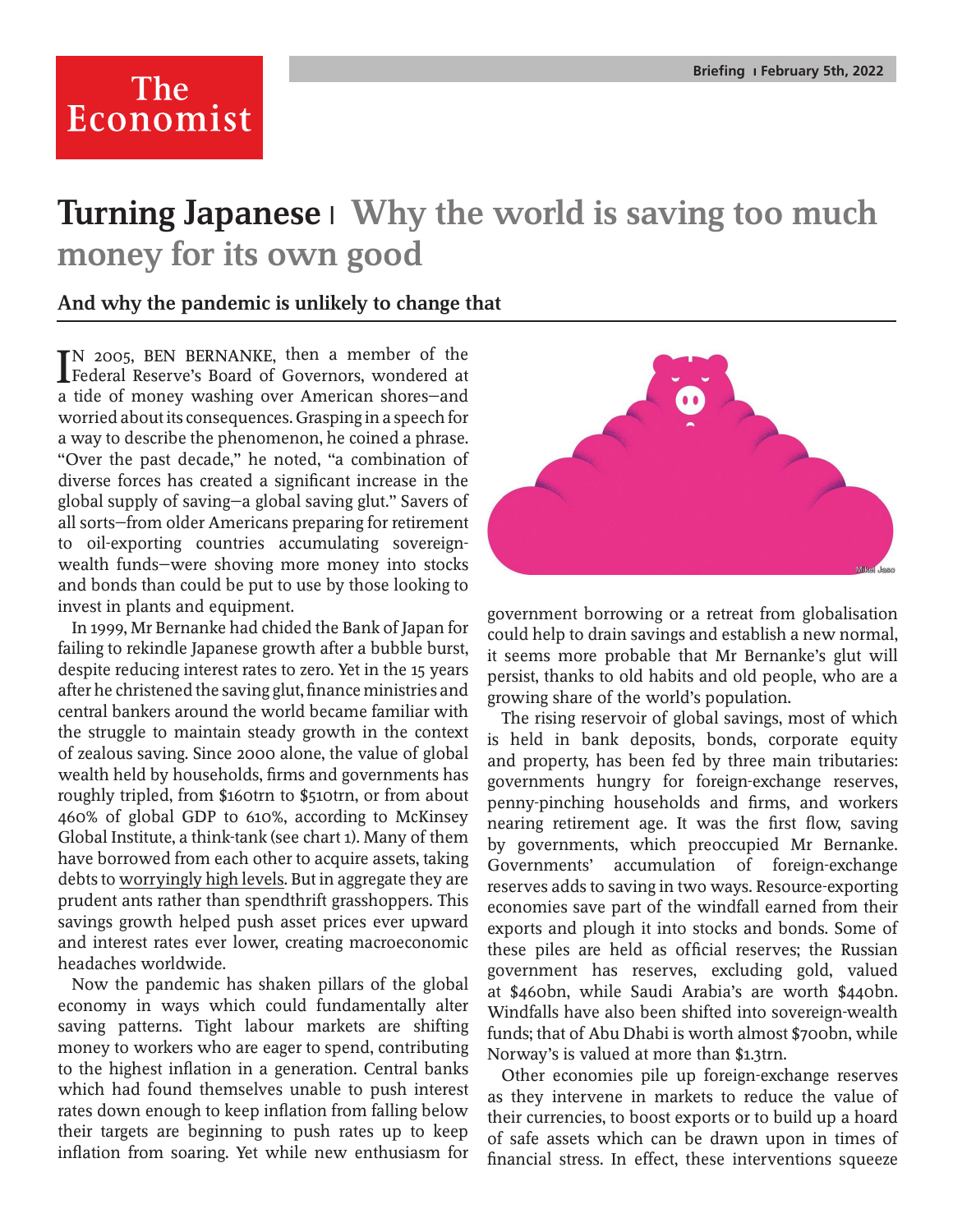

National wealth\* as % of GDP



from weighted average of ten countries based on GDP Source: McKinsey Global Institute

#### The Economist

consumption in their home economies, reducing spending relative to production and thus contributing to current-account surpluses which must be absorbed by the rest of the global economy. Reserves held by South Korea, Singapore, Taiwan and India have grown into the hundreds of billions. No country has engaged in such practices to more disruptive global effect than China, which holds some \$3.2trn in foreign-exchange reserves.

The contribution of growth in reserves to savings was most pronounced around the time Mr Bernanke sounded his warning. From 1998 to 2008, official foreign-exchange reserves jumped from 5.2% of global GDP to 11.5%, powered by a steady rise in oil prices and reserve accumulation by China. During this period, reserve growth probably dominated other sources of saving; research by Francis Warnock and Veronica Cacdac Warnock of the University of Virginia suggests that reserve-accumulation in the year to May 2005 alone reduced the yield on ten-year Treasury bonds by 0.8 percentage points. Reserve growth paused during the global financial crisis, then resumed in the years after, reaching a peak of 15.2% of global GDP in 2013 (see chart 2).

Reserves plateaued thereafter (and indeed fell slightly as a share of GDP), and a decline in the years ahead cannot be ruled out. A protracted period of postpandemic financial stress could force some emerging economies to deplete their reserves. If economic strains and geopolitical tensions force Russia and China to draw down their hoards, that might place upward pressure on interest rates.

Yet it is also possible that the pandemic will lead to a new surge in reserves. Yes, a shift to zero-carbon energy may eventually doom fossil-fuel windfalls, but the transition might well mean high prices for oil and gas, since new production is likely to stagnate. Meanwhile, the pandemic and its aftermath will probably reinvigorate the appeal of defensive foreignexchange reserves. During the financial panic of March 2020 and again in recent months, as straitened global conditions squeezed emerging markets, the economies which weathered stresses best were those with ample foreign-exchange reserves. This lesson has already been put to use. By the autumn of 2021, reserves were roughly \$1trn higher than they were before covid-19.

The effects of reserve accumulation could also be offset by increased government borrowing. Government debt loads, already high pre-pandemic, have exploded over the past two years; in 2020 alone, public debt as a share of GDP surged by nearly 20 percentage points across advanced economies, to 123%, and nearly ten points across emerging economies, to 63%. Work by Lukasz Rachel, of the London School of Economics, and Larry Summers, of Harvard University, reckons that over the past half century, rising government debt across rich economies pushed up interest rates by about 1.5 percentage points. This effect was more than balanced out by other factors in the past, but might not be in the decades ahead.

#### **A first-class problem**

A second stream of saving has flowed from the households and firms which have done best over the past few decades. Since the 1970s, inequality has risen across many economies. Wealthier households have a higher propensity to save, so this shift in the distribution of income contributed to the saving glut, according to work by Atif Mian, of Princeton University, Ludwig Straub, of Harvard University, and Amir Sufi, of the University of Chicago. From 1983 to 2019, the share of American income going to the top 10% of the income distribution rose by 15 percentage points, they reckon. Because of this "saving glut of the rich", average annual saving by the top 1% of American earners alone has outstripped annual average net domestic investment since 2000. Increased inequality accounts for about 0.6 percentage points of the decline in rich-world interest rates since the 1970s, say Messrs Rachel and Summers.

High-rolling households have not been alone in stockpiling savings. For decades, corporations have been hoarding money as well, retaining a large share of their hefty net profits. According to Peter Chen, of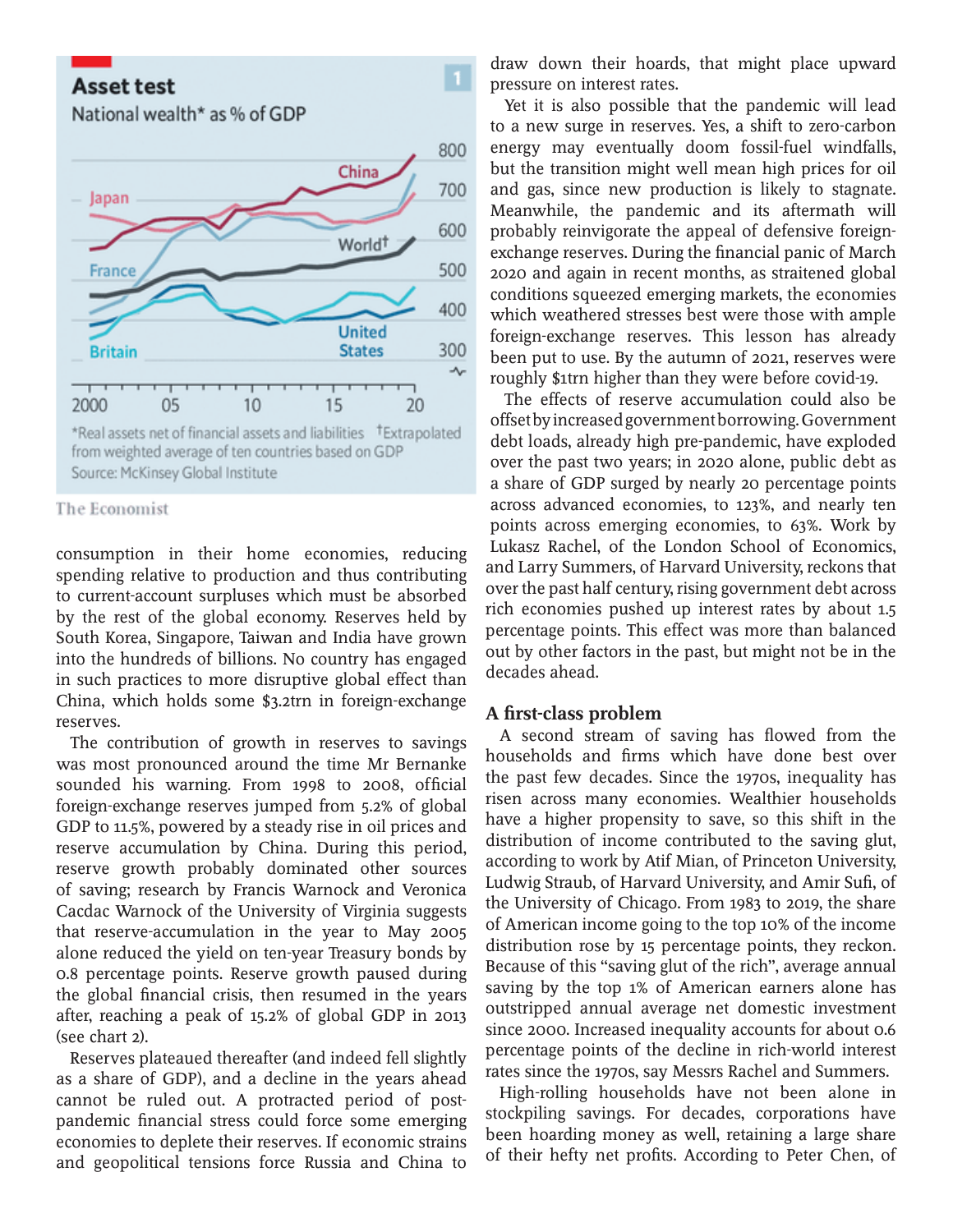the Analysis Group, an economic consultancy, and Brent Neiman, of the University of Chicago, and Loukas Karabarbounis, of the University of Minnesota, annual global corporate saving rose from less than 10% of world GDP to nearly 15% between 1980 and 2015. The corporate sector has been acting as a net lender to the global economy, rather than as a net borrower from it.

As with reserve accumulation, the relative importance of such factors has waxed and waned. Income inequality rose sharply from around 1980 to 2000. In the years since, it has levelled off in some economies, like Britain's, and increased at a slower pace in others, like America's. Corporate saving, in contrast, rose relatively slowly before 2000, then much faster thereafter, as firms salted away cash from increased profits. In America, for instance, corporate profits have hovered above 10% of GDP for most of the period since 2006, after never rising above 8% over the prior quarter century.

Income inequality and corporate profitability cannot be forecast with any certainty. Both reflect the interaction of myriad forces, from the balance of corporate and labour power, to the state of technological progress and productivity growth, to government tax and regulatory policy. It is possible that the trends of the past half century might be upended by the pandemic and its aftermath. Over the past 18 months, tight labour markets helped push wages upward and strengthened workers' leverage in bargaining with their employers. Slower growth in the labour forces of ageing societies could help to preserve these gains, and perhaps enable a resurgence by organised labour. Firms—especially big and profitable technology ones—are in the cross-hairs of regulators looking to boost competition. Better times for workers should also squeeze profits, in addition to reducing inequality.

A retreat from globalisation could amplify these trends. It would increase the earning power of the working masses in rich countries, while hitting the profits of multinational firms and the higher incomes of their white-collar workers. On the other hand, substantial reversals in inequality are relatively rare in recent economic history. The great compression in incomes that occurred from the 1910s into the post-war decades occurred as fortunes were hammered by the Depression and liquidated to fund wars, as taxes on the rich soared well above current levels. For now, such upheavals seem unlikely.

What is more, as Mr Mian and co-authors write, the effects of inequality on saving can feed on themselves. As high saving by the rich pushes down interest rates, they argue, poorer households increase their borrowing to sustain their consumption. But as debt piles up, they find themselves forced to reduce spending to pay back

## Exchange is gonna come

Foreign-exchange reserves\* as % of world GDP



The Economist

loans. Their debt payments, furthermore, represent a transfer of more money to rich households whose purchases of assets (like mortgage-backed securities) effectively finances the borrowing of the non-rich. The trap which results—of perpetually high inequality, low interest rates, and high debt among poorer households could prove difficult to escape, sustaining the savings of the rich as a potent macroeconomic force.

Far more certain is the third great river of savings, whose flow, which has grown in importance, might well swamp other post-pandemic changes in behaviour. The world is not getting any younger, and in coming decades the savings of the old stand to apply relentless pressure on the macroeconomy. Across time and countries, household saving follows a reliable pattern. When workers are young, they save little or even take on debt. Their savings rise through their 30s and 40s before peaking a decade or so before retirement. As populations have grown older over the past half century, in the rich world especially, the share of workers in their prime saving years has risen as well, leading to ever more money in nest-eggs and ever lower yields on the assets therein.

In a recent paper examining the effects of demographic change on saving, Etienne Gagnon, Benjamin Johannsen and David López-Salido of the Federal Reserve Board suggest that ageing in America may account for about one percentage point of the drop in interest rates since the 1980s. (Other recent work finds still larger effects, of as much as three percentage

 $\overline{a}$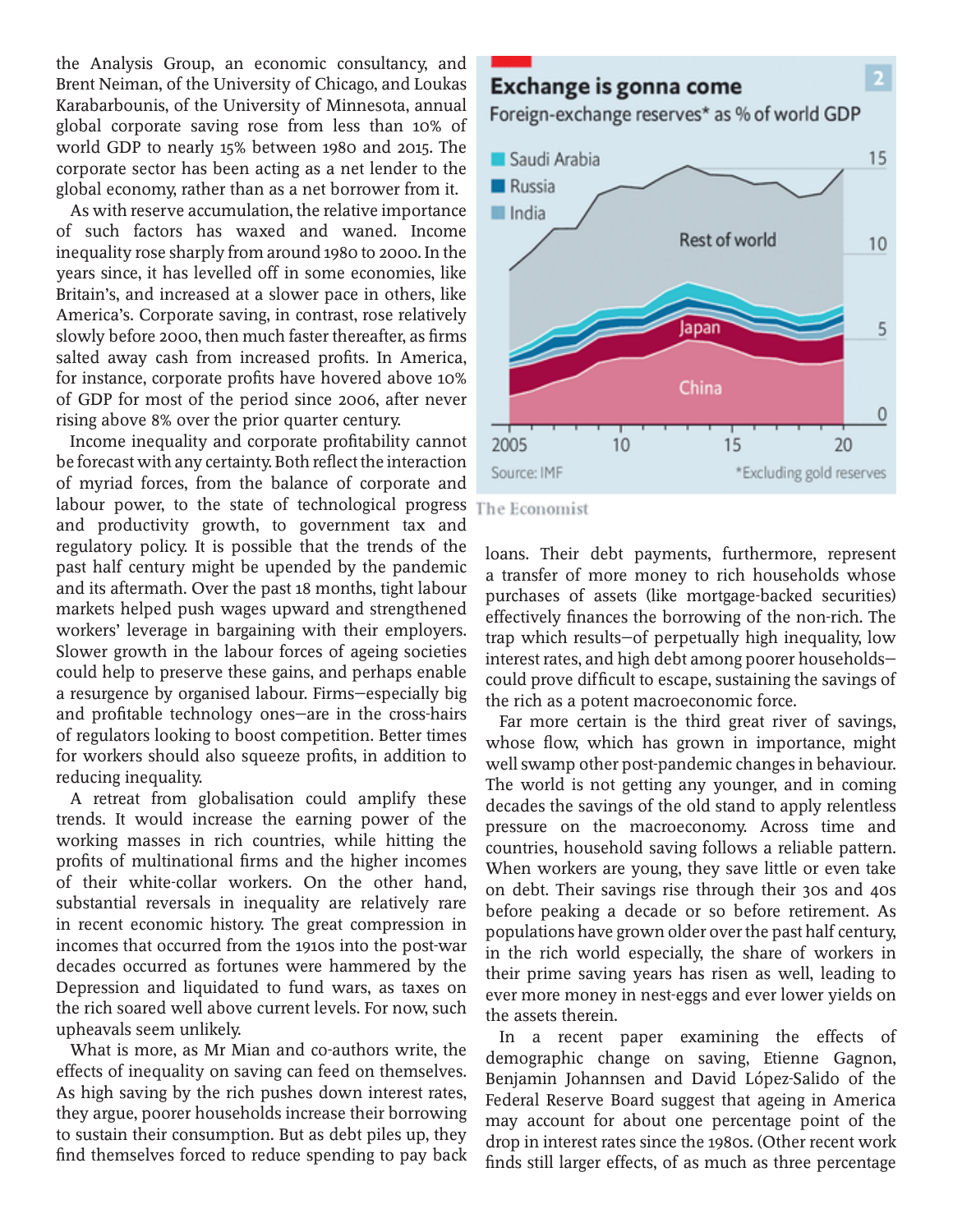## The golden years

Population aged 50 and over, % of total



The Economist

points.) If past is prologue, rates seem sure to remain low. Barring a surge in procreation, or the embrace of a dystopian "Logan's Run" approach to the aged, the world's population will continue to get older. The share of global population over the age of 50 rose from 15% in the 1950s to 25% today, say Adrien Auclert and Frédéric Martenet, of Stanford University, Hannes Malmberg, of the University of Minnesota, and Matthew Rognlie, of Northwestern University. It is expected to rise to 40% by 2100 (see chart 3).

That may well turn out to be an underestimate, if recent fertility trends are anything to go by. In 2021, India's birth rate declined to just 2.0 children per woman—below the rate at which births and deaths are in rough balance. Indeed, a growing number of emerging markets have flipped to the slow population growth common in rich countries. Recent research by Matthew Delventhal of Claremont McKenna College, Jesús Fernández-



Villaverde of the University of Pennsylvania and Nezih Guner of the Universitat Autònoma de Barcelona concludes that such transitions—the switch from high mortality and fertility rates to low ones which accompanies economic development—are happening faster over time. The transition took a half century or more 100 years ago, but now tends to be compressed into just two or three decades. Some 80 countries have completed this transition, and in virtually all the rest it is under way.

What is more, the pandemic further depressed birth rates in many countries. China's birth rate touched a record low in 2021, potentially bringing forward the era of declining Chinese population. America experienced a baby bust too, which in combination with falling immigration depressed the population growth rate to just 0.1% in 2021—the smallest annual increase on records going back to 1900. The end of the pandemic could bring a rebound in birth rates. But there is no mistaking the broader trend: the world is greying, fast.

#### **Innumerable shades of grey**

Will the effect of ageing on saving necessarily remain the same in future as it was over the past half century? In an influential book, Charles Goodhart, of the London School of Economics, and Manoj Pradhan, of Talking Heads Macroeconomics, a research firm, argue that the greying of the population will depress interest rates only up to a certain point, after which there will be a "great demographic reversal". Their view rests in part on the observation that while workers on the verge of retirement save heavily, those already retired begin to spend down their stores of stocks and bonds. An increase in the share of the population above retirement age, then, could mean that the proportion of workers in their high-saving years will peak and then decline, dragging down saving and pushing up interest rates.

A great demographic reversal seems intuitive, particularly in places like America where an oversize cohort—the baby-boomers—is easing into retirement. But other economists say there are reasons to expect ageing to continue to depress interest rates. They note, for example, that it is the age profile of a population as a whole which matters. Even as more people retire, the age of the typical working person will continue to rise toward those prime saving years. There are boomers aplenty, but the median age in America is still just 38. Another reason is that, in the emerging world, a larger share of workers have their prime saving years still ahead of them. The median age in India is only 28, for instance. So long as financial markets remain reasonably integrated around the world, higher saving anywhere helps to depress interest rates everywhere.